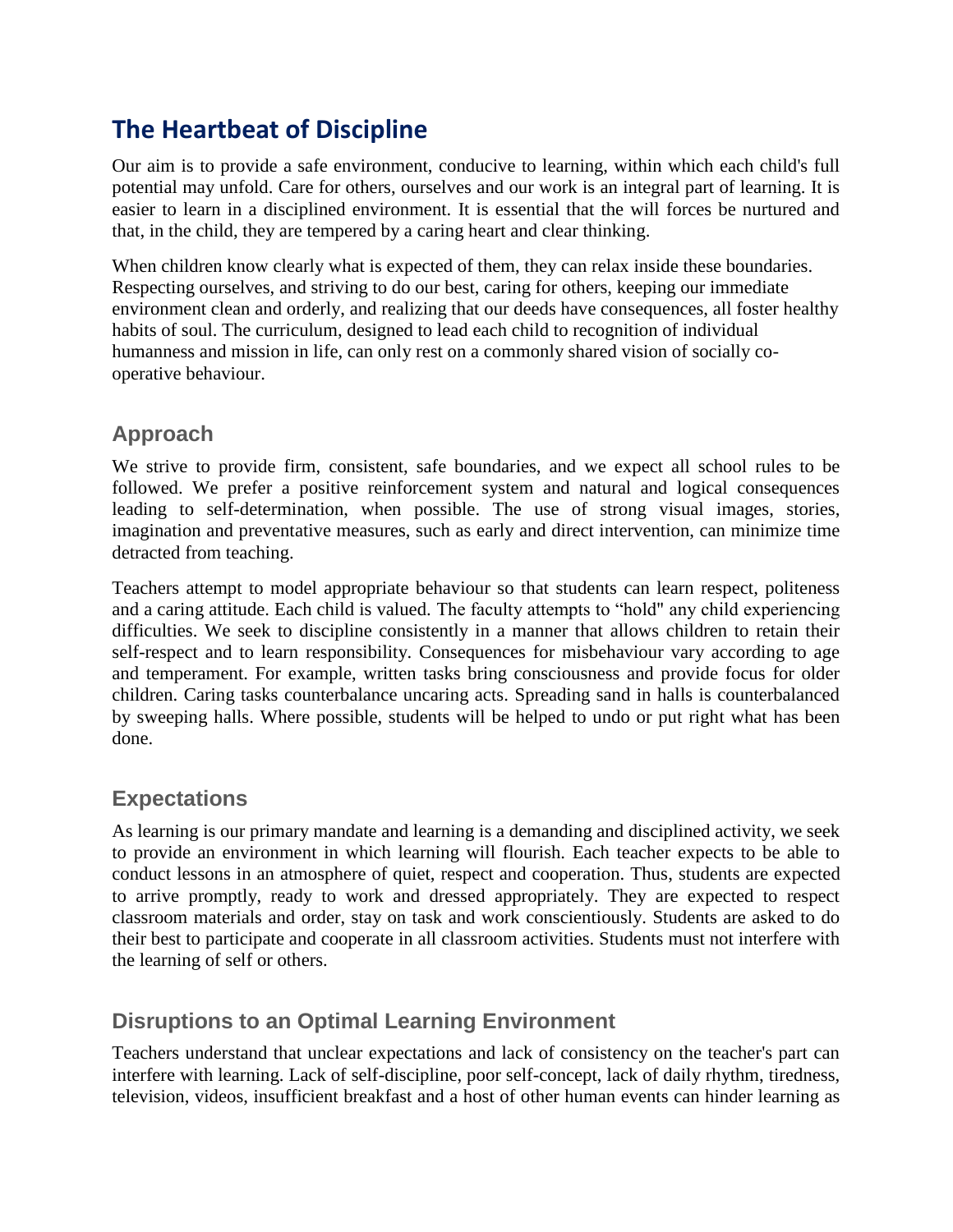well.

Small disruptions to an optimal learning environment include dawdling, coming late to class, talking to a neighbour, conversations or questions off topic, answering questions out of turn, interrupting, passing notes, fiddling with materials, being out of seat, sharpening pencils when inappropriate, going to the bathroom or getting drinks and being engaged in another activity not relevant to the present class.

Individual teachers determine their own strategies for dealing with small disruptions in their classrooms in ways that are fair and positive. If work is not done during class time, it may be necessary to retain a child at recess, lunch or after school to finish work or bring it to a satisfactory standard. Teachers communicate, problem-solve and share effective strategies. Teachers strive to keep objective observations (this may be in the form of a logbook) and inform other teachers involved about children's behaviour.

Large disruptions include yelling, rude or aggressive back talk, disrespect, swearing, total noncooperation or non-participation, fighting and violence.

In a situation in which regular classroom discipline strategies break down, a three-step process, which can lead to student suspension, or in extreme cases, expulsion, is in place. (See below.)

### **Expectations of Student Social Behaviour**

Children are encouraged to be morally upright and to respect themselves, others and their environment. Children are to exhibit polite and respectful behaviour in word and deed at school and at all school functions. This includes respect for all, regardless of age, sex, race or religion. Respect for property is required, including land, boundaries, school equipment and common areas, such as library, bathrooms, hallways, playground equipment, natural vegetation and the vegetable garden. Respect for the social conventions surrounding behaviour as visitors, guests or audience is also required.

# **Unacceptable Behaviour**

Behaviour which is harmful includes swearing, spitting, lying and stealing. Abusive or hurtful behaviour includes teasing, name-calling, fighting; and aggressive behaviour such as punching, kicking and throwing stones, rudeness, bullying or exclusion. It is against our rules for a student to involve an unwilling partner in play fighting or wrestling. Willful destructiveness or vandalism includes breaking school objects, carving or defacing school property, graffiti and throwing balls at school walls or roof.

Small incidents of the above mentioned behaviours are handled by teachers with appropriate responses, such as warnings or explaining consequences. Pedagogical stories are helpful in mirroring behaviour. Students may be required to repair what is damaged, replace broken materials, or work for the community. Teachers may confiscate inappropriately used hockey sticks, roller blades, handballs or anything used as a weapon or tool of defacement. Class teachers or parents may be notified. An incident report may be sent home for the parent's signature. Three incident reports within a school year may result in suspension.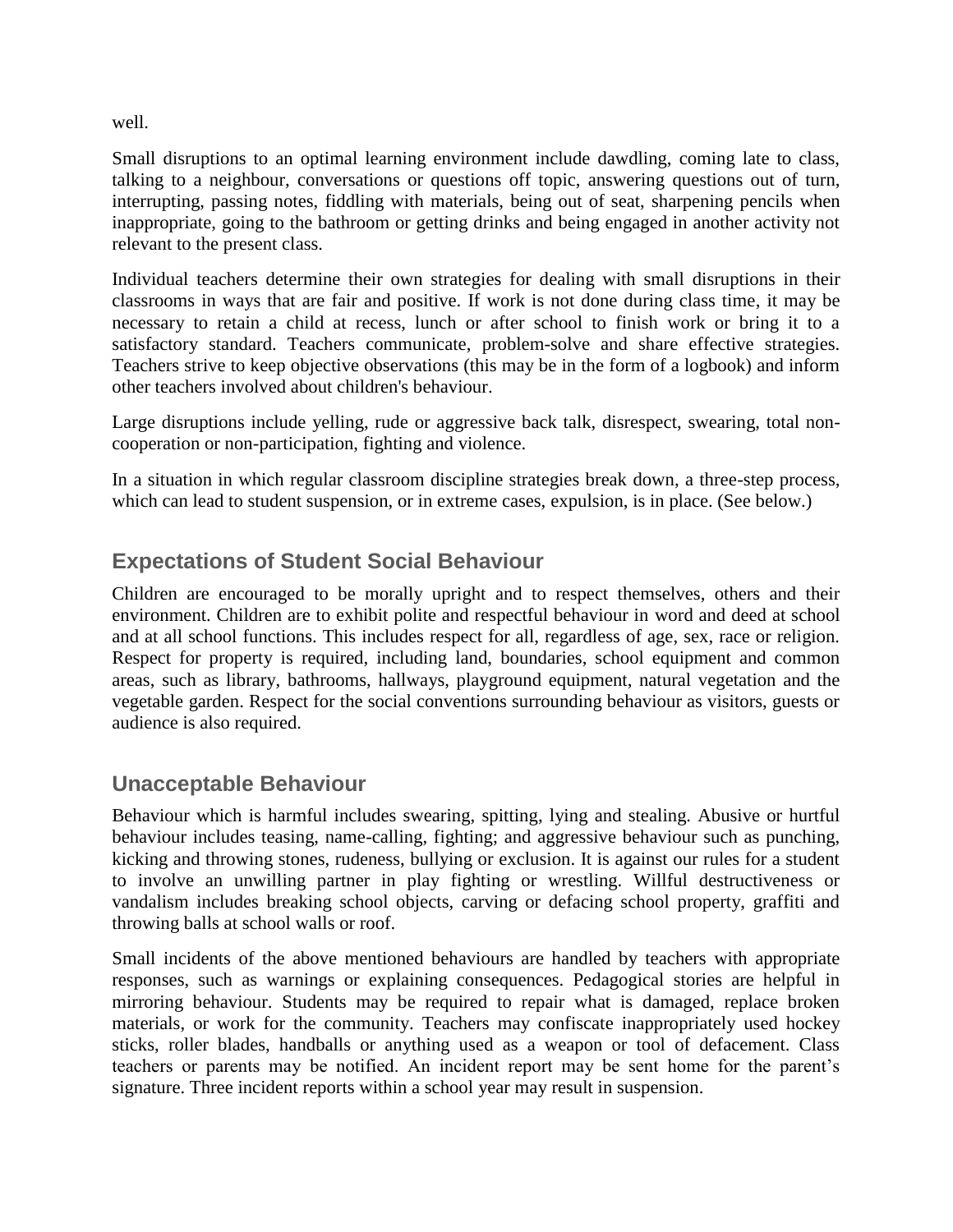Larger incidents of disrespect, fighting, vandalism and stealing may result in suspension or expulsion as outlined below.

### **Anti-Discrimination Policy**

#### **Waldorf Education: Diversity and Inclusiveness A Declaration of British Columbia Waldorf Schools and Institutions**

Adopted by British Columbia Waldorf School and Training Institutes: Sunrise Waldorf School, Island Oak High School, Saltwater Waldorf School, Sun Haven Waldorf School, Vancouver Waldorf School, Cedar Valley Waldorf School, Whistler Waldorf School, Kelowna Waldorf School, Nelson Waldorf School, West Coast Institute for Studies in Anthroposophy.

British Columbia Waldorf Schools have, since their inception, espoused principles of respect for human rights and the diversity of humankind. Today, all British Columbia Waldorf schools continue to define diversity as a range of racial identifications, ancestries, nationalities, native languages, socioeconomic backgrounds, family structures, ages, belief systems, gender identity, gender expression, sexual identities, abilities, appearances, occupations, and political affiliations. Enhancing our diversity is a journey of both moral and educational importance and a learning and growth experience for our whole community. Our schools and institutions are committed to using these principles to promote an environment of safety, acceptance and respect for all students.

British Columbia Waldorf schools have always operated on these principles and find themselves in full alignment with the recent *Stuttgart Declaration,* which was adopted by the General Assembly of the German Association of Waldorf Schools (Bund der Freien Waldorfschulen) in Stuttgart on October 28, 2007. This declaration was made to unequivocally clarify the intents of Rudolf Steiner's pedagogical theories and work and to explicitly reject allegations that Waldorf schools in any way espouse racist or nationalistic views. An adapted translation of parts of the *Stuttgart Declaration* (as authorized by *the European Council for Steiner Waldorf Education - ECSWE)* reads as follows:

*Racist or discriminatory tendencies are not tolerated in Waldorf schools or Waldorf teacher training institutes. The Waldorf school movement explicitly rejects any attempt to misappropriate Waldorf pedagogy or Rudolf Steiner's work for racist or nationalistic purposes.*

*Waldorf schools have been working on the basis of these principles since the movement was founded in 1919. Institutions working out of Waldorf education are today engaged in all parts of the world, including areas of social tension in Europe, Africa, the Americas, Asia and the Middle East.*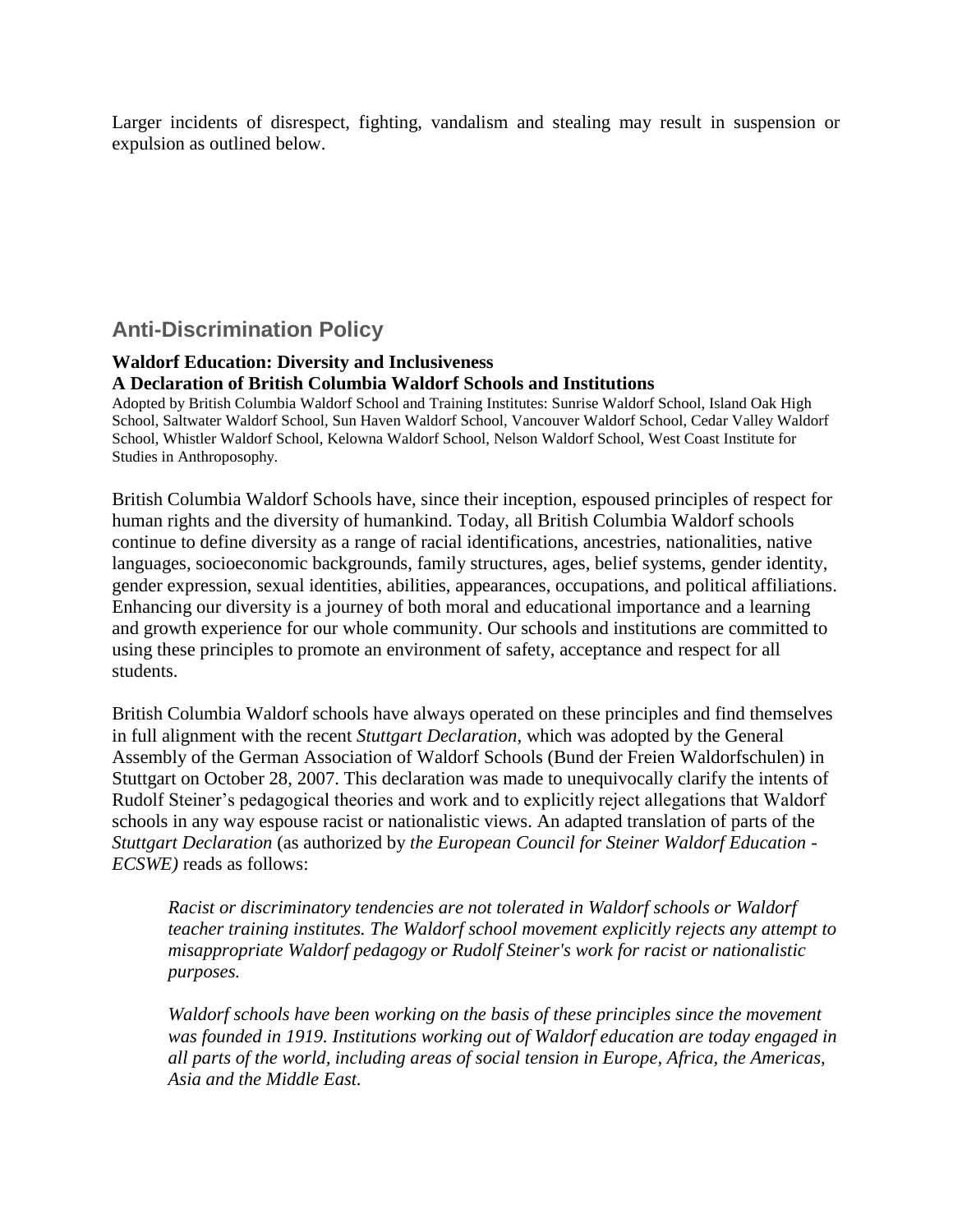*Waldorf schools pursue their pedagogical tasks out of the spirit of human rights, thereby contributing to building a society founded upon mutual respect, tolerance and cooperation between all human beings.*

*Waldorf schools do not select, stratify or discriminate amongst their pupils, but consider all human beings to be free and equal in dignity and rights, independent of ethnicity, national or social origin, gender, language, religion, and political or other convictions.*

*Anthroposophy, upon which Waldorf education is founded, stands firmly against all forms of racism and nationalism.*

Waldorf schools recognize that the richness inherent in a school community is built upon the synergy between both curriculum and students studying that curriculum. To this end, Waldorf schools not only actively build school communities that are reflective of the larger community in which we are located, but also intentionally promote the synergistic interaction between the elements of the community.

Honouring the multiple perspectives that exist in our increasingly diverse communities, British Columbian Waldorf schools heed the call for ongoing conversation in education and collectively we find many ways to facilitate community-based participation in the co-construction of the educational experience in our schools; parent-school partnerships are foundational to our schools.

The BC Waldorf schools have developed their curriculum to intentionally embrace and immerse students in contemporary and ancient world cultures across the globe. Through this curriculum, BC Waldorf schools continue to meet the British Columbia Ministry of Education curricular outcomes while at the same time enriching the students' educational experience and fostering a broader understanding, appreciation, and respect for the diverse human endeavour that we are all part of.

Our British Columbia Waldorf schools also participate in local service learning initiatives as part of our broad commitment to social justice. Each year, many Waldorf high school students go on exchange programs to other countries and –in turn- our schools welcome international students and the further opportunities to enrich our school communities and mutual growth and understanding.

British Columbia Waldorf schools, true to the fundamental spirit of Rudolf Steiner's philosophy, are strongly committed to these principles and objectives in bringing a quality educational program option that fundamentally embraces cultural and societal diversity and inclusiveness.

# **Harassment and Bullying Prevention Policy**

Sunrise Waldorf School is committed to providing an educational environment that is safe, welcoming, orderly, caring, respectful and affirming for all students. No meaningful learning or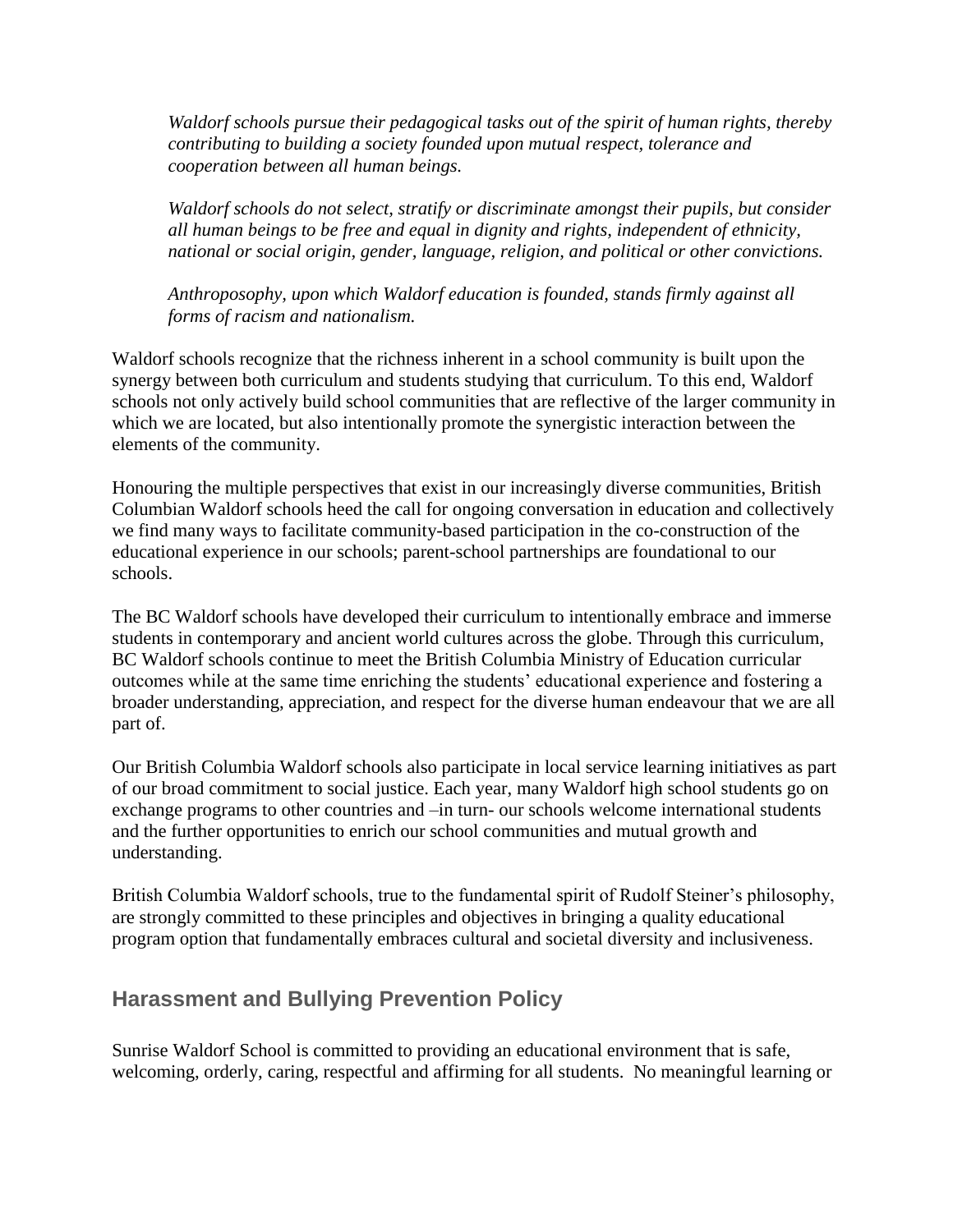personal growth can occur unless all students feel safe, valued and free to express their authentic selves.

For these reasons, we are committed to promoting safe environments, free from fear, harassment and discrimination by engaging in proactive strategies, guidelines and education to ensure that all students are equally welcomed and included in all aspects of education and school life, and treated with respect and dignity. In particular, SWS is committed to the protection of students' physical safety, social connectedness, inclusiveness and protection from all forms of bullying, regardless of their gender, race, culture, religion, sexual orientation or gender identity.

Additionally, we are committed to work to educate all members of the school community (including students, staff, parents and guardians) to prevent discrimination, bullying and harassment. We incorporate curriculum that promotes multi-culturalism and respect for the rights of each human as a fundamental aspect of Waldorf education. We also incorporate social health practices that support students, staff, parents and guardians in assuring the safety of all members of the school community.

The purpose of this policy is to define inappropriate behaviours and actions in order to prevent bullying, discrimination and harassment.

For purposes of this policy, bullying is defined as a pattern of unwelcome or aggressive behaviour, often with the goal of making another uncomfortable, scared or hurt. It is most often used as a way of having control or power over another, and it is often based on another's appearance, culture, race, religion, ethnicity, sexual orientation or gender identity. It is the school's policy that all incidents of bullying are serious and need to be addressed fairly and expediently.

Bullying can take on, but is not limited to, the following forms:

- Verbal
	- o Persistent taunting or hurtful teasing of others with put-downs and name-calling
	- o Mocking or ridiculing another person's ideas, appearance, abilities or work
	- o Making offensive or degrading remarks or claims about another's culture, gender, sexual orientation, gender expression, abilities, religion or social background
	- o Spreading false and malicious rumours or gossip
	- o Uttering sexually suggestive or sexually abusive comments
	- o Forcing another to do something against their will
	- o Making threats, scaring or intimidating others, including behaviours such as extortion of money or possessions
	- o Hurtful, offensive and/or threatening gestures, notes and graffiti
	- o Intimidating or harassing messages delivered by phone, voicemail, text messaging, chat rooms, instant messaging, e-mail, websites, Facebook, Snapchat, or any other communication tools. (Please be aware that Sunrise Waldorf School discourages the use of social media for all students in order to create and maintain a healthy social and learning environment for all children—see our Media Guidelines in the Parent Handbook for additional information.)
- Physical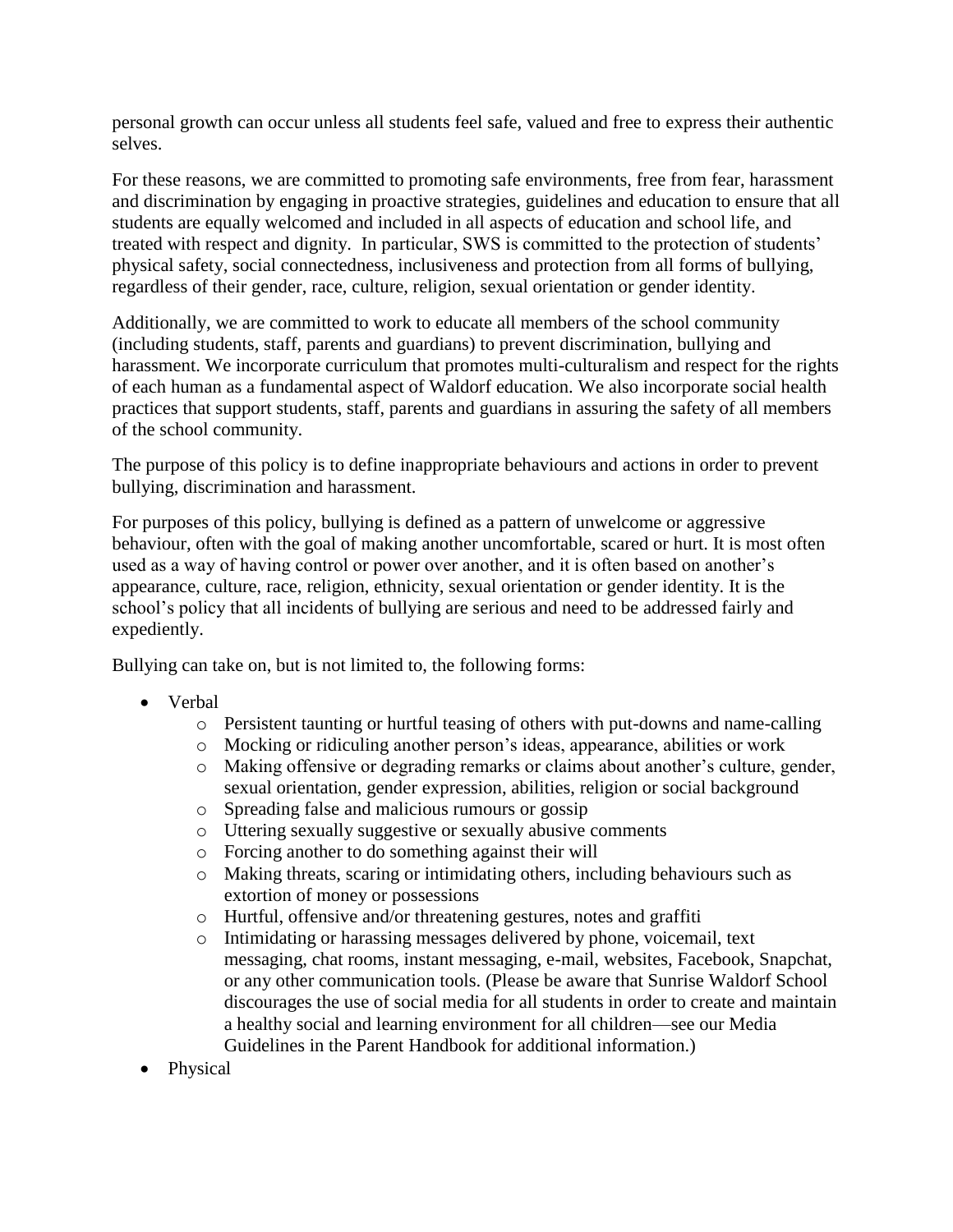- $\circ$  Any form of physical violence such as hitting, slapping, biting, choking, pinching, pulling, pushing, scratching, tripping, kicking, punching and spitting
- o Unwanted physical contact such as touching
- o Interfering with, taking, or damaging the belongings of others
- Relational
	- o Ignoring, rejecting, isolating or excluding others
	- o Shunning others, which involves both exclusion and rumour spreading
	- o Purposefully manipulating and/or ruining relationships

Bullying should be differentiated from conflict in order to appropriately respond to bullying incidents. Some of the actions listed above may not be recognized as bullying when they are committed as random or reactive responses to conflict situations. While the two seem similar, there is actually a distinct difference. Bullying is a persistent pattern of unwelcome or aggressive behaviour that often involves an imbalance of power, and/or the intention to harm or humiliate someone, whereas conflict is generally a disagreement or difference in opinion between peers who typically have equal power in their relationship. When determining whether an action should be considered bullying, the students' age, maturity and special needs, if any, must also be taken into consideration. Responses to inappropriate behaviours related to conflict rather than bullying are covered in the school's Discipline Guidelines.

Sunrise Waldorf School takes bullying and harassment concerns very seriously. We are committed to thoroughly investigating and resolving all cases of bullying in a firm, judicious, and caring manner. All suspected cases of bullying will be looked into by the Head of School in cooperation with the relevant teachers. All inquiries will be conducted in a sensitive and confidential manner in consultation with the appropriate students, parents and staff, and parents will be notified when an investigation is instigated. Ensuring the safety and well-being of our students will be our first priority. Student and parent concerns regarding student safety will be taken very seriously and will be resolved as efficiently and fairly as possible. We will take all reasonable steps to prevent retaliation against a student or other party who has made a complaint of bullying or harassment.

Each member of the school community should share the responsibility of modeling respectful conduct regardless of perceived differences and should refuse to tolerate any form of discrimination. All members of the community shall have the individual and collective responsibility to identify and act upon unacceptable behaviour, including discriminatory attitudes and behaviours, and strive to eliminate systemic inequities or barriers. Any staff member who violates or does not follow this policy may also be subject to remedial or disciplinary action, up to and including termination. We ask all members of the school community to follow the following principles for working together to keep bullying out of our school:

- Refrain from bullying of any kind, for any reason
- Treat others with respect and kindness
- Include instead of exclude or ignore
- Intervene if it's safe, or tell someone who can
- Report inappropriate behaviour to a teacher, who must ben report to the Head of School, or report directly to the Head of School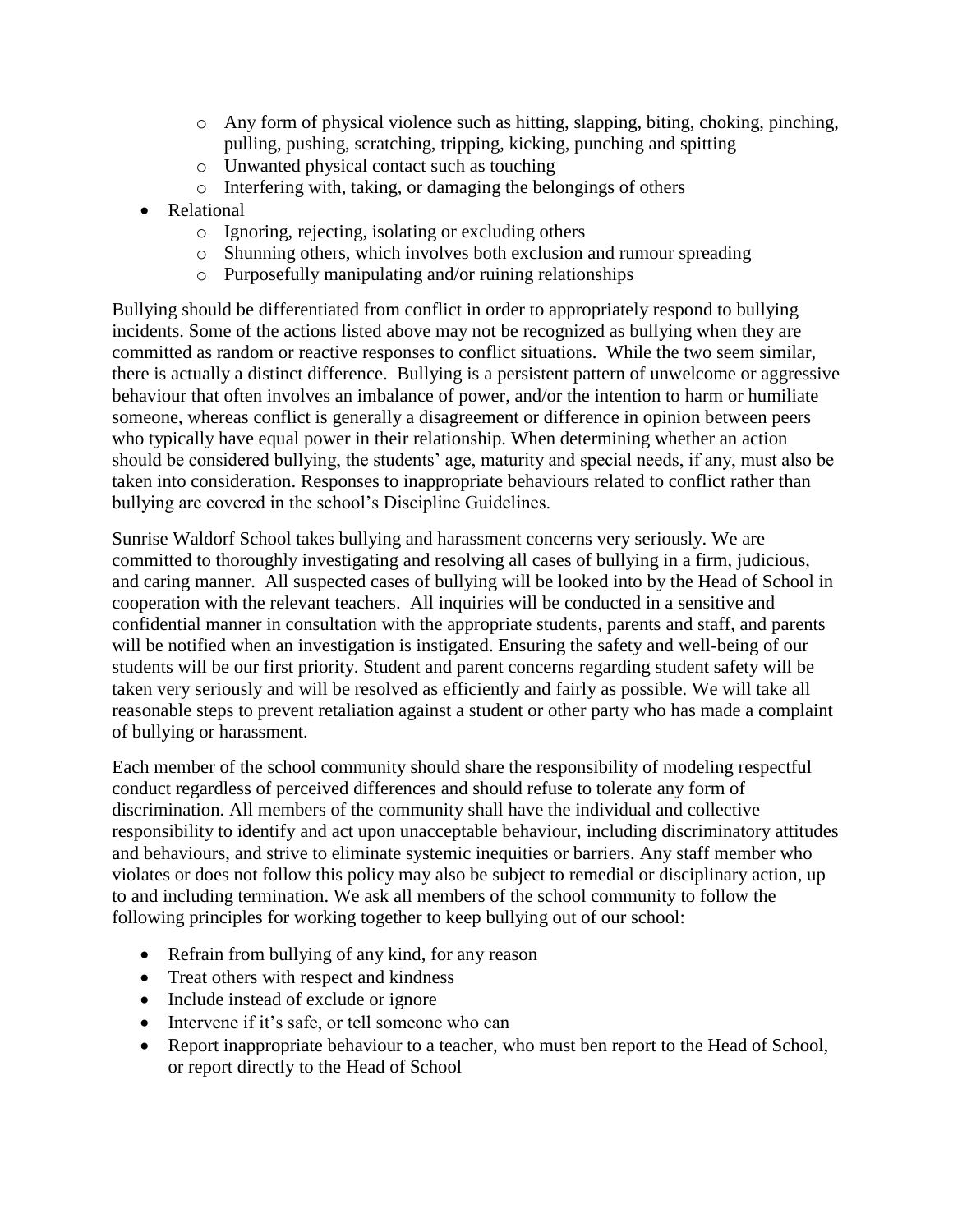A bullying incident directly involves only a handful of students but there are typically other students who are indirectly involved as bystanders. Children who witness a bullying incident do not play a neutral role. Bystanders may actually encourage and perpetuate the bullying problem, either directly through actively joining in the bullying, or indirectly by not taking a stand against the bully. By failing to stand up to bullies, peer groups play a key role in locking bullies and victims into their respective roles. When bystanders take an active stand, bullying is often stopped. Sunrise Waldorf School encourages students to take a supportive stance when they witness bullying and/or to report immediately to their teacher.

Bullying and harassment behaviours will not be tolerated at school, at a school-related activity, or in other circumstances where engaging in the activity will have an impact on the school environment. Consequences will depend on the severity and frequency of the incident(s) and may include restorative and/or disciplinary actions.

# **Expectations Which Support the Daily Rhythm**

Daily rhythm gives children a feeling of security and stability; they know what to expect and feel the world is an ordered place.

Children are to be out of doors prior to school beginning (except children of early arriving faculty and staff who may stay indoors until 8:15 am), at recess, lunch recess and after 3:00 pm. They are expected to share playground facilities and respond immediately to the bell and line up outside their class door in an orderly fashion, ready for class. The teacher admits children to the classroom and inside shoes are worn. Children eat only while sitting at their desks in the classroom. Walking, not running, in hallways is expected. The bathroom is to be used outside of class lesson time or at the teacher's discretion, although the teacher will not deny bathroom breaks during class time unreasonably.

# **Safety Rules and Expectations**

Actions that endanger the safety of self or others will not be allowed. Safety rules are in place to prevent anyone from being hurt and to protect school property.

Children are to respect safe boundaries and to stay on the school grounds. There is no climbing of fences, roofs, water tank or dumpster. No playing is permitted in the parking lot, the front of the school or the ECE play area during recess, lunch hour or after school. Roller blades and hockey sticks are permitted only on the concrete area.

No potentially dangerous objects are permitted at school. Examples are war toys, guns, knives, ninja sticks, matches, lighters, firecrackers, caps, drugs, alcohol, tobacco or any other object or substance that is potentially harmful.

Behaviour that is harmful or threatening is not permitted. Examples are fighting, throwing hardballs or snowballs, high-sticking, slapshots and hitting stones or marbles with hockey sticks. Helmets are mandatory for roller blading and ice-skating, when permitted. Play-fighting or wrestling with an unwilling partner is not permitted.

Teachers will keep each other informed about dangerous behaviour that is seasonal or fad-like by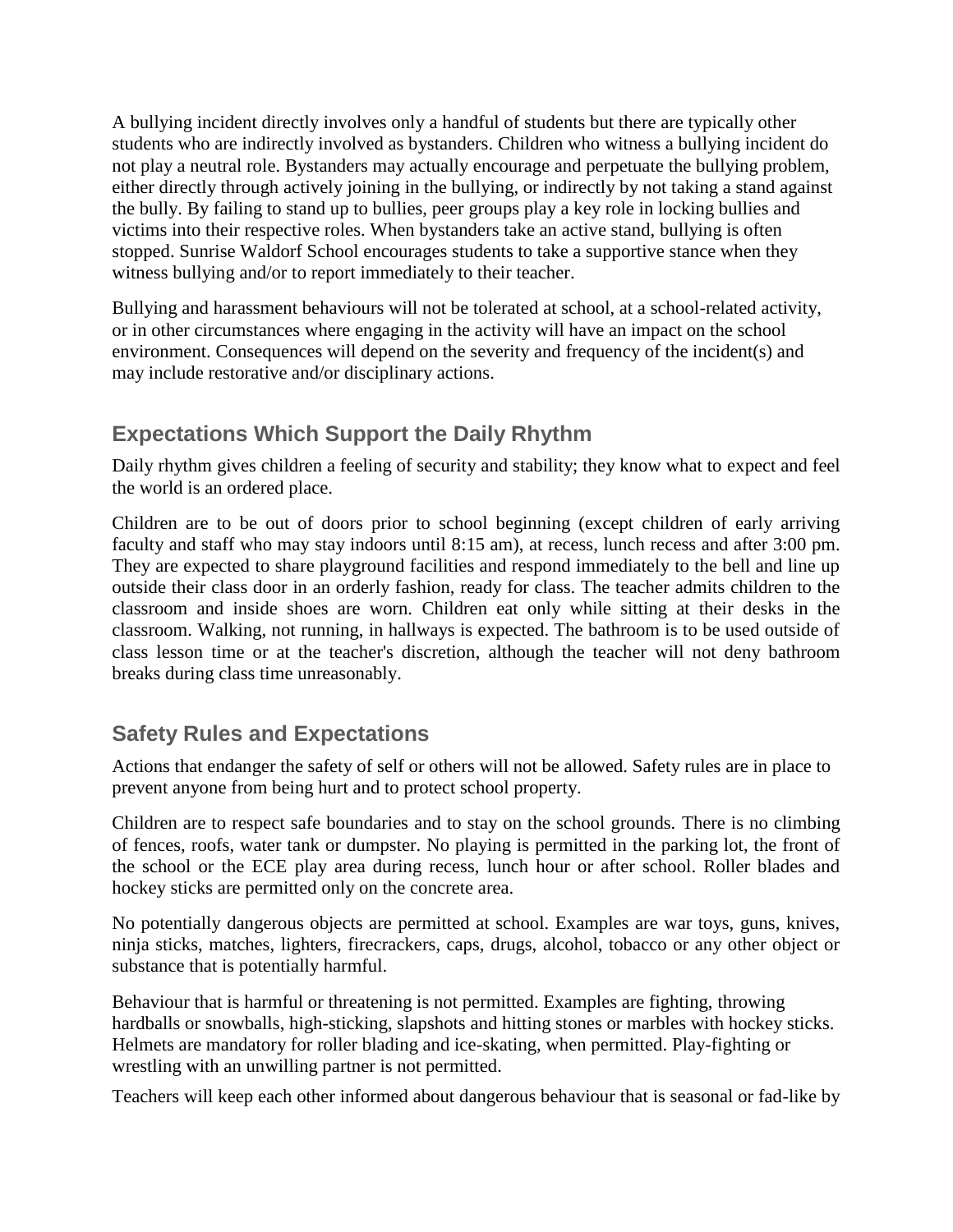posting specific rules in the faculty room and communicating directly to other involved teachers and parents.

Consequences for breaking safety rules include confiscating dangerous objects, children paying for and/or repairing damage and putting things right.

Suspension or expulsion is possible for serious or repeated offenses.

# **Suspension and Expulsion Policy**

Sunrise Waldorf School may suspend students whose behaviour/attitude is harmful or threatening to others or themselves. The Sunrise Waldorf School recognizes that day to day corrections and minor disciplinary reprimands are normal. This policy addresses behaviour beyond the normal day-to-day routines of school life. The school recognizes that flexibility is required in meeting individual behaviour and developmental needs.

#### **Examples of Behaviour that Warrants Suspension:**

- 1. Extreme disrespect
- 2. Rude or aggressive back talk
- 3. Total non-cooperation
- 4. Violence
- 5. Fighting
- 6. Vandalism
- 7. Substance abuse; illegal drugs, alcohol, tobacco

Students will be asked to leave the school in cases of prolonged disciplinary or behavioral difficulties that disrupt the class on an ongoing basis, or if fruitful learning is impossible.

Expulsion results when teachers find that the class as a whole is suffering from the behaviour or attitude of a particular child, whose demands upon the teacher exceed the teacher's ability to be available equally and fairly to all students. Before asking that a child leave, the teacher will have:

- o Informed parents of concerns
- o Kept anecdotal notes of incidents, language, conversations with dates
- o Brought the situation to the attention of the Education Director
- o Sought help from specialists (extra lesson, remedial, etc.), as appropriate
- o Had other teachers observe in class
- o Obtained reports from specialty teachers

The decision to expel a student is up to the Head of School after consultation with the teacher, the Education Director, the Pedagogical Committee and the parents.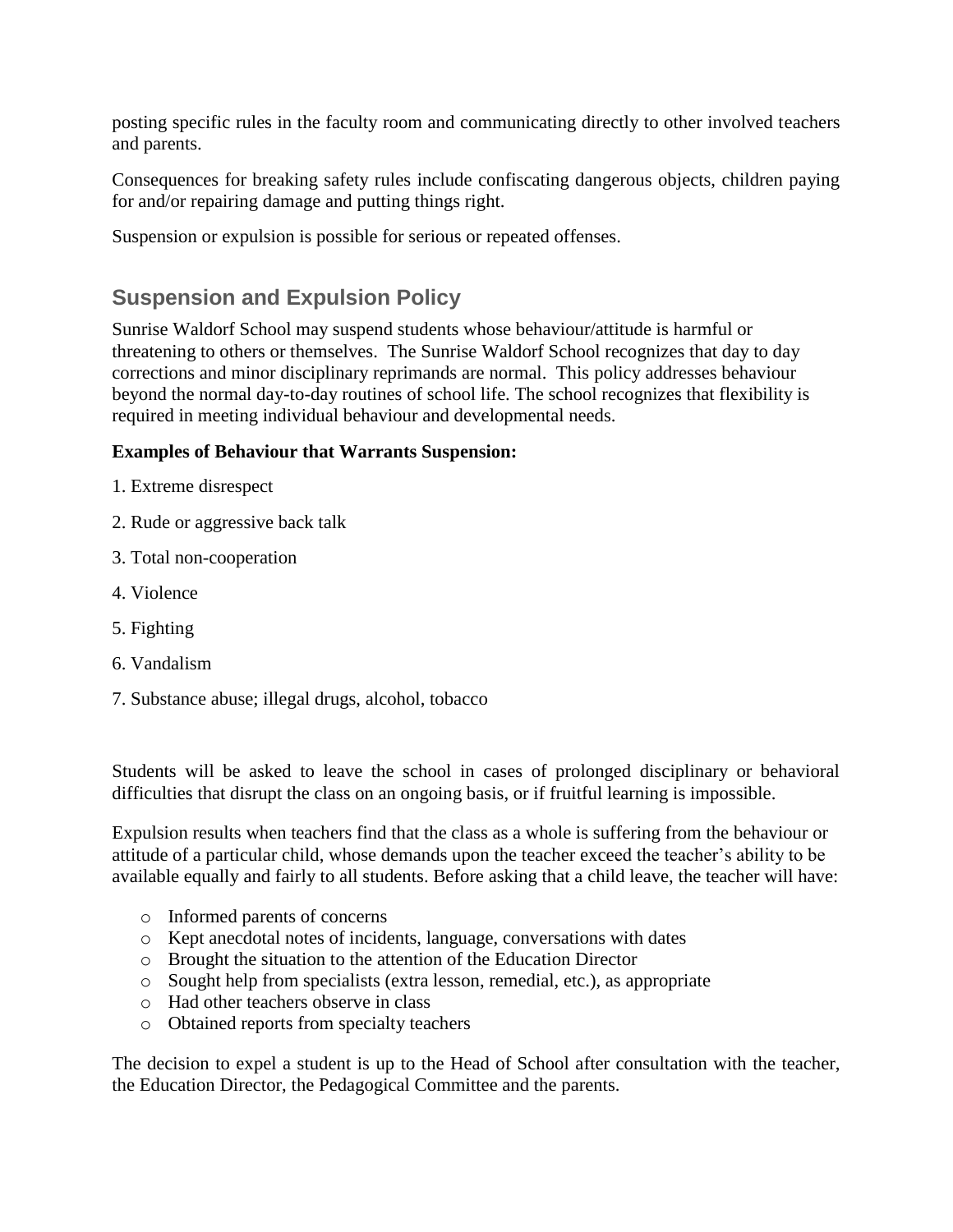# **Student Code of Conduct**

- Respect the learning environment.
- Be on time for all lessons and prepared to work.
- Work conscientiously, remain on task and complete work.
- Participate and cooperate in all classroom activities.
- No yelling and rude or aggressive language is permitted.
- Exercise socially acceptable behaviour.
- Be polite and respectful to all people regardless of age, sex, race or religion. This includes behaviour in word and deed at school and at all school functions.
- Respect all property including land, boundaries, school equipment, gardens, buildings and personal property.
- Respect the social conventions surrounding behaviour as visitors, guests or audience at all school functions.
- Respect the authority of all teachers and other adults providing supervision.
- No swearing, spitting, lying, stealing.
- No teasing or name calling.
- No fighting, aggressive behaviour, bullying or violence.
- No exclusion of other children.
- No vandalism or graffiti.
- Respect the Daily Rhythm of Sunrise Waldorf School.
- Walk in halls.
- Eat in the classroom.
- Wear indoor shoes in the classrooms.
- Dress appropriately.
- Be outside before and after school and at recess and lunch recess.
- Share facilities with other students.